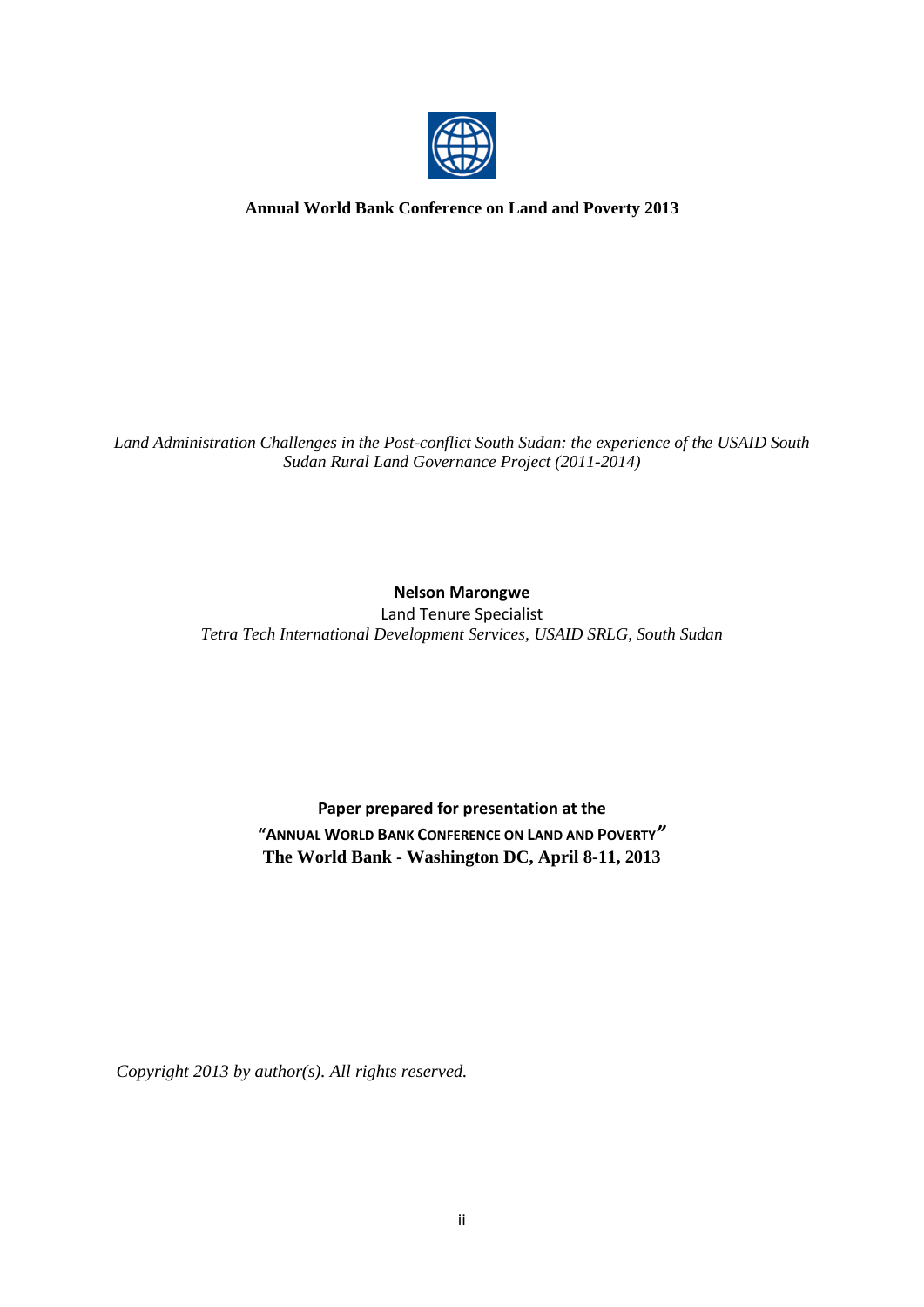#### **1.0 Introduction**

South Sudan is a country coming from a conflict, having attained political independence as recently as July 2011. The protracted civil war that lasted for more than twenty years created malfunctioning land administration systems. Thus, decades of civil war destroyed many of South Sudan"s essential institutions of governance, and not least the customary and statutory systems that allocated land rights and ensured that land holders could use their land to secure livelihoods. Effectively, South Sudan inherited little in terms of a functioning land administration system/bureaucracy from preceding governments. Statutory institutions in the emerging new institutional landscape are a blend of old institutions from the pre-Comprehensive Peace Agreement (CPA) of 2005 and the new from the post-CPA political dispensation. Included in the set of old institutions are Ministries and Departments operating at the national and state levels. The set of new institutions is comprised of the South Sudan Land Commission, state-level Land Commissions and various authorities/committees operating at the state and county levels. Many of the new institutions are still evolving, while some are yet to be established. There are also new proposals, with the Draft National Land Policy recommending the creation of a new Ministry of Lands.

Both old and new institutions are operating under difficult situations. Legal and policy frameworks and instruments for land administration are largely non-existent. Mandates are poorly defined, with new institutions struggling to translate their respective mandates into programs of action. Understaffing is a major constraint, while the few staff available are both inexperienced and lack skills in planning and land administration. The resultant effect is a system of land administration that is unclear of land rights applicable in the country, has inconsistent planning and land administration procedures, and is characterised by underperforming government institutions. In the face of such challenges, interventions in the land sector continue to happen in South Sudan, albeit with serious implementation challenges. One such intervention is USAID"s Sudan Rural Land Governance (SRLG) project whose overarching goal is to establish and ensure that "a well-tested and proven set of systems and processes for transparent land administration are in place and ready for replication, continued adaptation, and scaling up." The intervention has several components, including building the capacity of state and county-level land authorities through site-specific actions to secure land tenure and improve land use planning in two selected counties. Such site specific actions include the development of a land inventory in the Yambio Payam (an administrative unit immediately below the county) of Western Equatoria and the development of a land use plan in Bor County of Jonglei State.

This paper gives an account of the experiences, in the background of the prevailing institutional and legal complexities, of SRLG in implementing actions in land use planning and land administration. It talks about innovative partnerships with the South Sudan Land Commission, simplified land registration practices and bottom-up land use planning actions. The paper is developed based on project materials generated from field experiences. The project started in 2011, and is scheduled to end in 2014. The paper starts with a brief overview of the character of the state in the wider context and implications for development and land administration in particular. An overview of the land administration situation in South Sudan is presented next. This is followed by a discussion on the complexities of existing frameworks for land administration. Following this is a presentation of SRLG interventions in land use planning and land administration. The paper concludes with a discussion on innovations by SRLG which have made things "happen" in a challenging environment.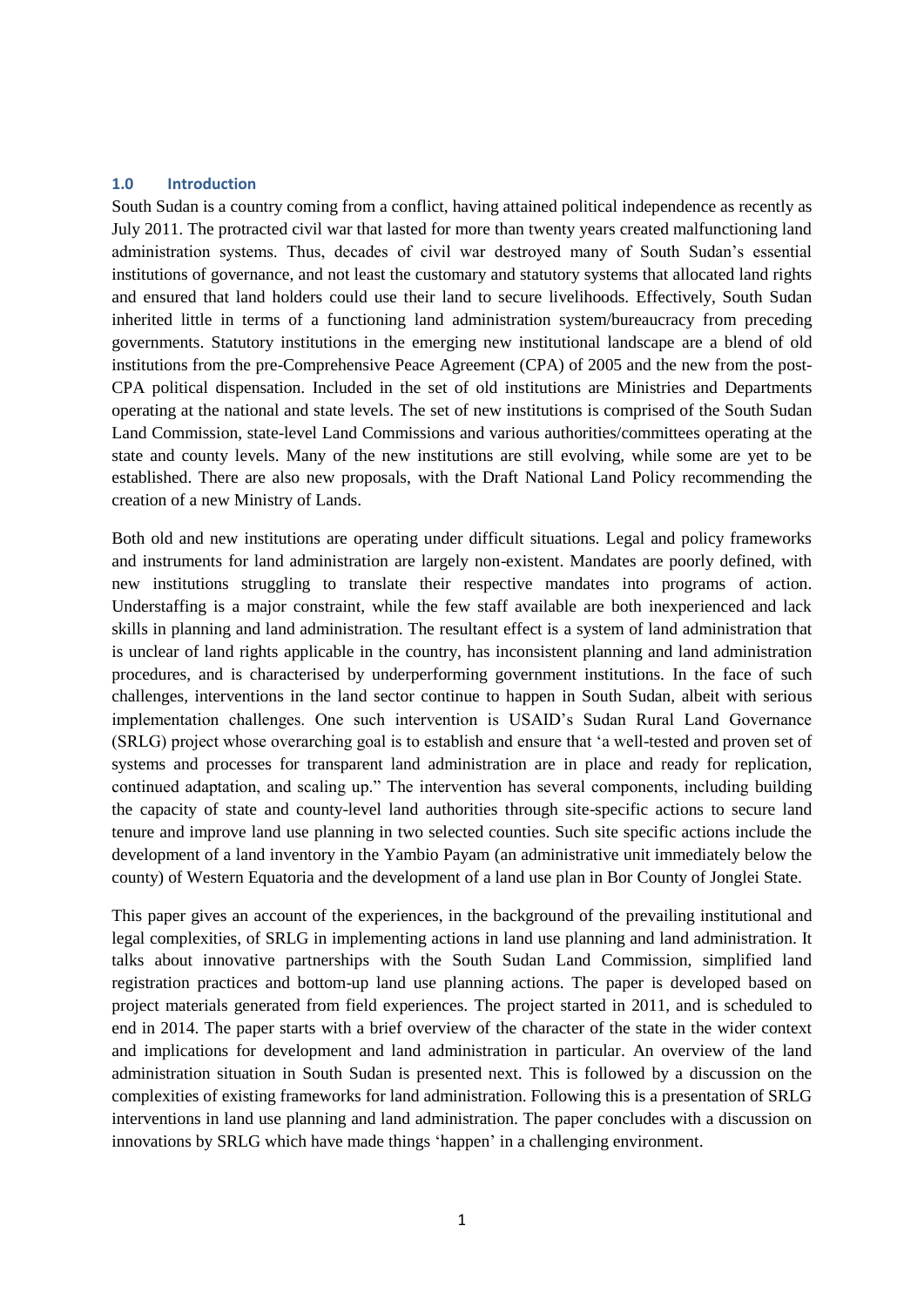#### **2.0 The State and Land Administration Complexities in the wider context**

As can be expected, countries emerging from conflict situations are characterised by the lack of peace and stability in the country-side, while the developmental role of the state is naturally constrained for various reasons. The penetration of society by the state in its efforts to bring development through policy changes and piloting development projects often remains weak. Schomerus and Allen (2010) argue that violence and conflicts could only be contained by strong and reliable state structures, "yet these do not exist or where they do, might be perpetrators of violence themselves." In an analysis of how some developmental states managed to achieve remarkable developmental records, Leftwich (1994:378) points to the centrality of a strong state which was able to "concentrate very considerable and unchallenged political power at the top in these states, thus usually enhancing political stability and continuity in policy." Further, it notes that "These states have been dominated by purposeful and developmental elites, which have also been relatively un-corrupt….While these elites have regularly experienced internal differences, they all appear to have been united by a determined national developmental objective, always fuelled by varying combinations of political, ideological and nationalist considerations, as well as internal and security threats." As stated by Leftwich, what drives this logic is a group of disciplined elites who can craft the right political strategies and guide its implementation. South Sudan is a country where the state appears to be stumbling in controlling teething problems relating to, inter alia, a legal void in land administration, underperforming institutions, boundary problems at county and community levels, cattle raiding, natural resource conflicts, child abductions and general lawlessness. In light of this, the relevant question to ask is; does a strong state of the character described by Leftwich exist in South Sudan?

## **2.1 The State, Politics of Patronage and Development**

Chabal and Jean-Pascal (2003) argue that African states have remained deeply engaged in the "economy of affection" where social relations of kinship, ethnicity and patronage dominate. Bernstein (2003: 3) further argues that "the objectives of the economy of affection are geared to "basic survival" in typically risky environments and to "social maintenance" of the primordial relations of kin and ethnicity. The latter generate "social" accumulation of prestige and power, of the resources needed to build, maintain and expand followings through patronage, rather than the "economic" accumulation required for productive investment and development… the patronage politics characteristic of the economy of affection and "social" accumulation permeate state formation and functioning. Government is a key site of this politics of patronage, which mobilizes followings on an ethnic and/or regional basis (generating inter-ethnic competition and conflict), hence cannot provide the universalizing and impersonal instrumentalism required to undertake a national project of economic accumulation." Whereas land administration systems in South Sudan are still in their infancy, evidence to date is suggestive of a trajectory that caused multiple crises elsewhere in sub-Saharan Africa. Could it be that the multiple crises articulated by Chabal and Jean-Pascal are being reproduced in South Sudan? Unexplained reasons stalled the approval of the Draft National Land Policy for more than two years. Could it be that the process has been trapped in the politics of affection which is characteristic of many parts of sub-Saharan Africa?

#### **2.2 The Politics of Boundaries and Implications for Land Administration**

Ordinarily, boundaries are multi-functional, and constitute an indispensable tool used in defining administrative units. By their nature, boundaries are legal instruments that demarcate pieces of land. They are used in both statutory and customary law, although their recognition is not always shared. Whilst boundaries are important for land administration and land management, they can also be very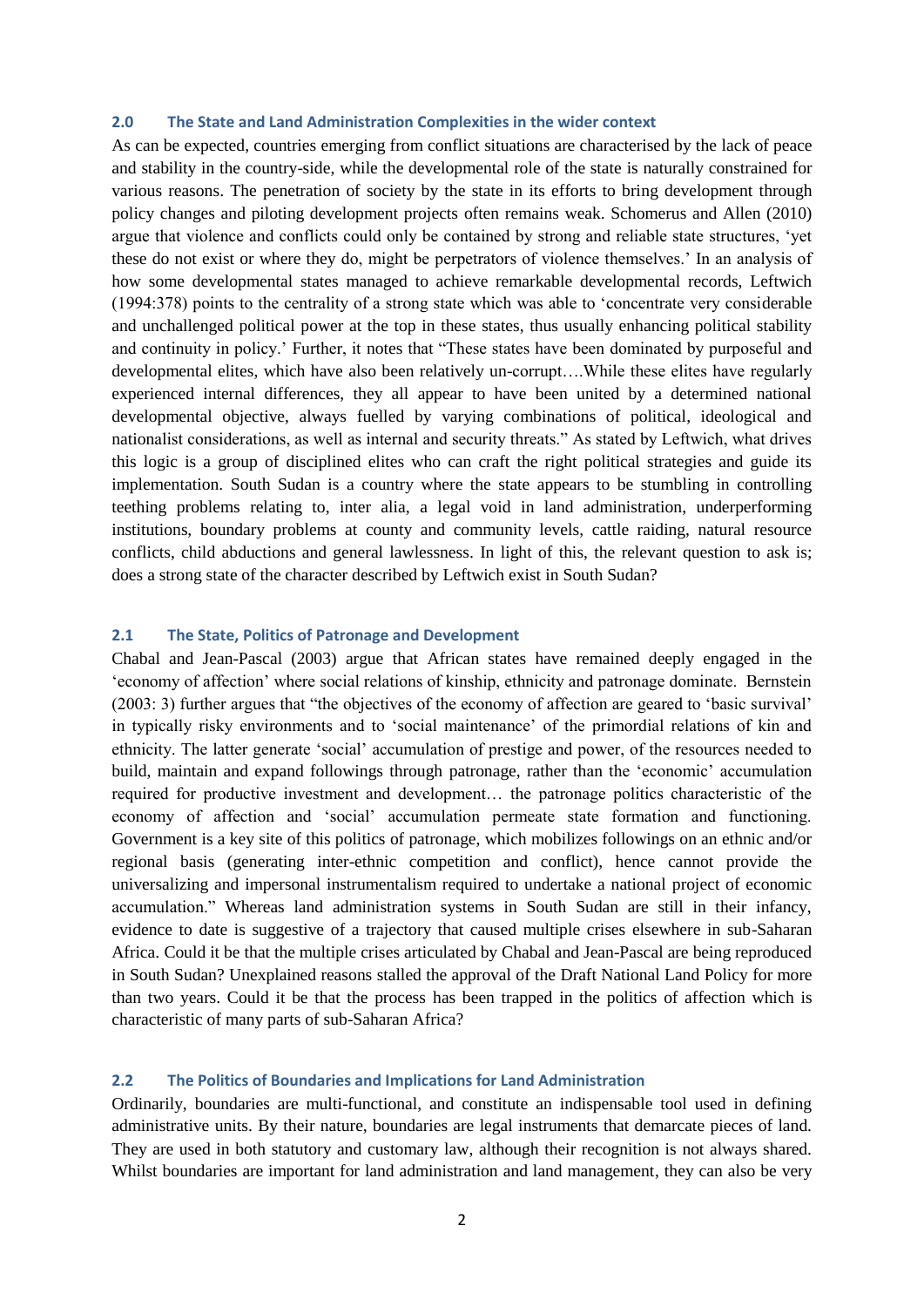disruptive to the functionality of society, particularly in countries emerging from a conflict. Experience from elsewhere, including Ghana (Lentz 2001) and Cameroon (Mbah 2010) demonstrates some of the disruptive characteristics of boundaries. Whereas the creation of boundaries can be motivated by good intentions that are centred on participation and democratisation principles, boundaries become disruptive when, for instance, the rationale is superseded by political expediency and ethnic interests. In Ghana, attempts to create new districts coincided with the delineation of ethnic boundaries, resulting in the disruption of existing arrangements for sharing farming land and other land based resources (Lentz 2001). Experience has also shown that the creation of new boundaries create further claims and counterclaims, many with their roots in the pre and post-colonial periods. Many of these are difficult to solve. Another drawback is that the process of demarcating boundaries is prone to the influence of local power relationships. Writing about the role of administrators in solving boundary disputes in Cameroon, Mukong (1997: 29) notes that they are "implemented piecemeal, … their decisions are not based on facts but…on the bargaining power of the belligerents. Even when a judicious decision is taken by one administrator, his successor may scrap it away...' Could it be that the disruptive tendencies of boundaries is being reproduced in South Sudan?

In South Sudan, contested boundaries are an issue at various levels of government. In many situations, the creation of local government administrative units, especially counties and payams, has not been followed by a proclamation of boundaries for the new administrative areas. Evidence from the USAID Sudan Property Rights Program (2010) demonstrates the role of politics in creating new counties, with senior Local Government officials making reference to the existence of over 200 applications for new counties in the country. UN-HABITAT (2010) makes reference to numerous applications by communities for new counties in Western Equatoria State, and describes these as "counterfeit" counties. The work of Schomerus and Allen<sup>1</sup> (2010: 9) argues that "decentralisation, while theoretically the best way to govern South Sudan, has in reality often become an instrument to entrench "tribal" lines over competition for resources, manifesting itself in a proliferation of new counties."

A widely held view by officials and informed community members alike is that the resolution of boundary problems in South Sudan must be premised on the boundaries created by the British that existed at Sudan"s independence on 1 January 1956. However, Schomerus and Allen (2010: 111) argue that "the corresponding map present in the British Library archives has no boundaries located lower than provincial level but rather only shows the demarcation between north and south." Even the CPA Agreement makes reference to the 1956 map in connection with the resolution of boundaries between the North and South, but makes no suggestion on the use of old maps to solving the internally based territorial disputes (ibid). In fact, Schomerus and Allen (2010: 47) make the case that "… all known information seems to point to the fact that before 1956 the vast majority of internal Sudanese boundaries were never marked on the ground or defined by administrative text." Given this background, what options exist to resolve the country"s land administration dilemma. As discussed in latter sections of this paper, SRLG has made some important innovations in response to some of these challenges.

The foregoing discussion provides the broad context for understanding land administration challenges in South Sudan. By and large, the developmental role of the state remains at the embryonic stage. State failure to penetrate society and provide services, including land administration is a cause of concern. State efforts towards the development of appropriate legal and institutional frameworks for

The Territory of the study was undertaken in the states of Eastern Equatoria, Upper Nile and Greater Bahr el-Ghazal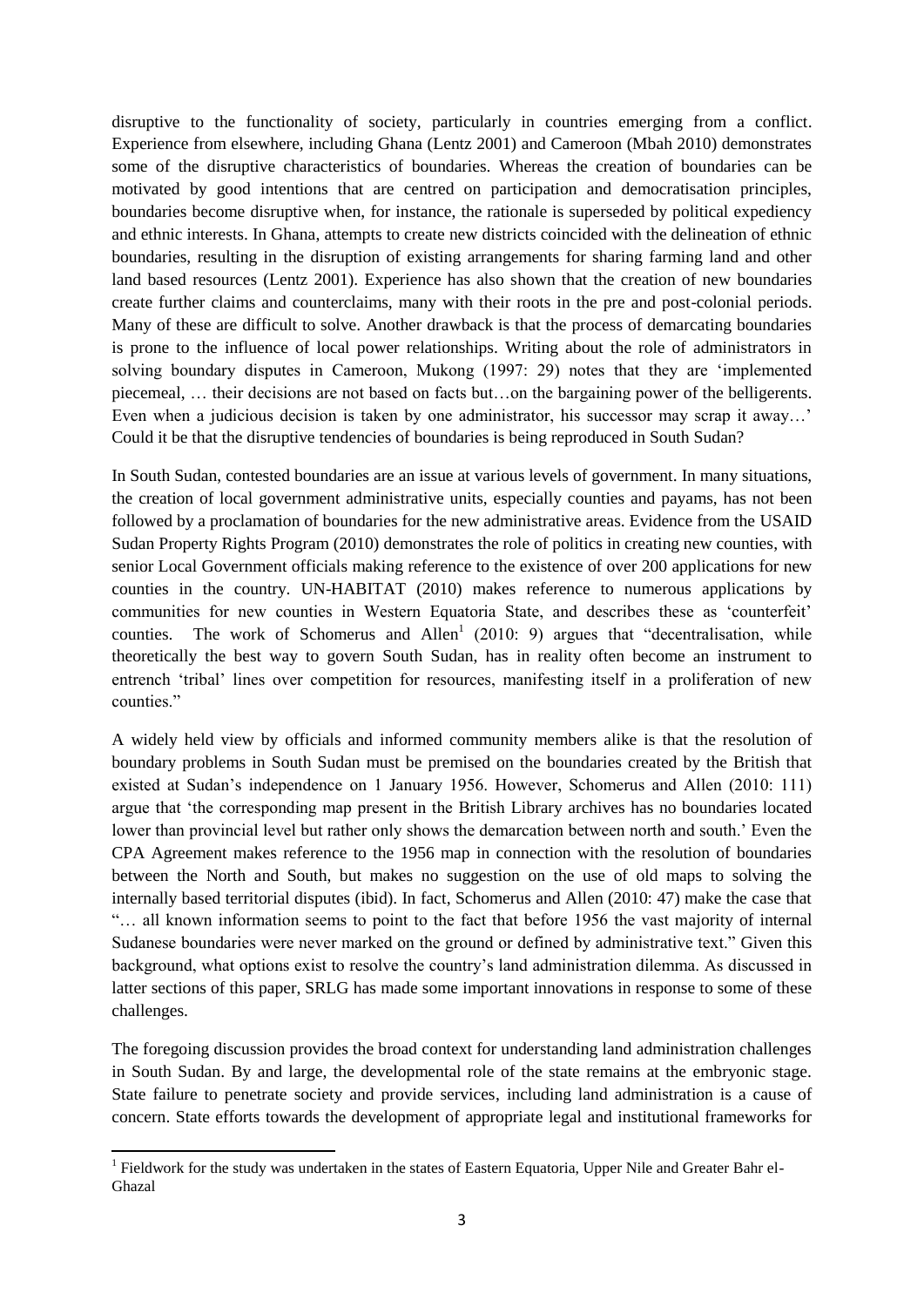land administration interventions remain painfully slow and somehow unconvincing. The next section discusses in detail the planning and land administration complexities that confront the country.

## **3.0 Complexities of existing institutional and legal frameworks for land use planning and land administration in South Sudan**

It is important to state upfront that South Sudan, unlike other countries in sub-Saharan Africa, inherited little or no functioning land administration system /bureaucracy from preceding governments. There was little land administration infrastructure in the garrison towns, whilst rural areas were governed by the weakened customary authorities. Suffice to mention that this historical legacy sets the context of understanding state capacity shortcomings in land administration that this paper alludes to. SRLG"s interventions are also located in this particular context.

There are controversies and challenges facing the operational legal frameworks governing land administration and land-use planning in the post-conflict South Sudan. There is a general understanding that the Land Act of 2009 repealed old legislation (i.e. laws used and inherited from the Government of Sudan) dealing with land use planning, land registration and other aspects of land administration. The supposedly repealed legislation includes the Land Resettlement and Registration Act, 1925; Disposal of Town Lands Scheme Act 1947 and the Urban Planning and Land Disposal Act of 1994. Section 2 of the Land Act is the repealing proviso. It states that "Upon the effective date of this Act, any national law addressing issues under this Act shall cease to operate in Southern Sudan provided that all proceedings, orders and regulations taken or made thereunder, except to the extent they are repealed by or are otherwise inconsistent with the provisions of this Act, shall remain in force or effect, until they are repealed or amended in accordance with the provisions of this Act." There are opposing interpretations of this legal provision, with some analysts arguing that all old land laws were repealed while others are of the view contrary to this assertion.

The validity of any of these assertions can only be decided by the courts of South Sudan. For this to happen, the case must be brought before the court of law. What remains unclear is which institution has the mandate and motivation to bring the case to the court of law? Could that institution be the South Sudan Land Commission, the Ministry of Justice or the Ministry of Housing and Physical Planning? Legal experts are of the view that international practices require that any law repealing another piece of legislation should explicitly state what law or part thereof is being repealed. In this regard, the Land Act fails to match best practice examples. Yet, politically it is "inconceivable" that the country be seen as borrowing legislation from the Government of Sudan as the former adversary. At the same time, the current legal framework as defined by the Land Act 2009 fails to provide the much needed clarity and predictability in guiding land administration in the country.

There are also institutional and legal incoherencies and confusion on the status quo of land administration in the country. Discussion with some senior officials in the National Department of Land Registration revealed that after 2005, the Government of South Sudan (GOSS) instructed them to continue applying the Land Settlement and Registration Ordinance 1925 pending the development of land registration law for South Sudan. The 1925 Act gives powers for land registration to the Judiciary, whereas the Land Act 2009 shifts these to the Ministry of Housing and Physical Infrastructure. If the 1925 Act was indeed repealed by the Land Act 2009, this raises questions about the legality of land titles that are being issued in some states of South Sudan.

In rural contexts, the key statutory institutions with land administration functions include the South Sudan Land Commission (SSLC) and County Land Authorities. As already mentioned, these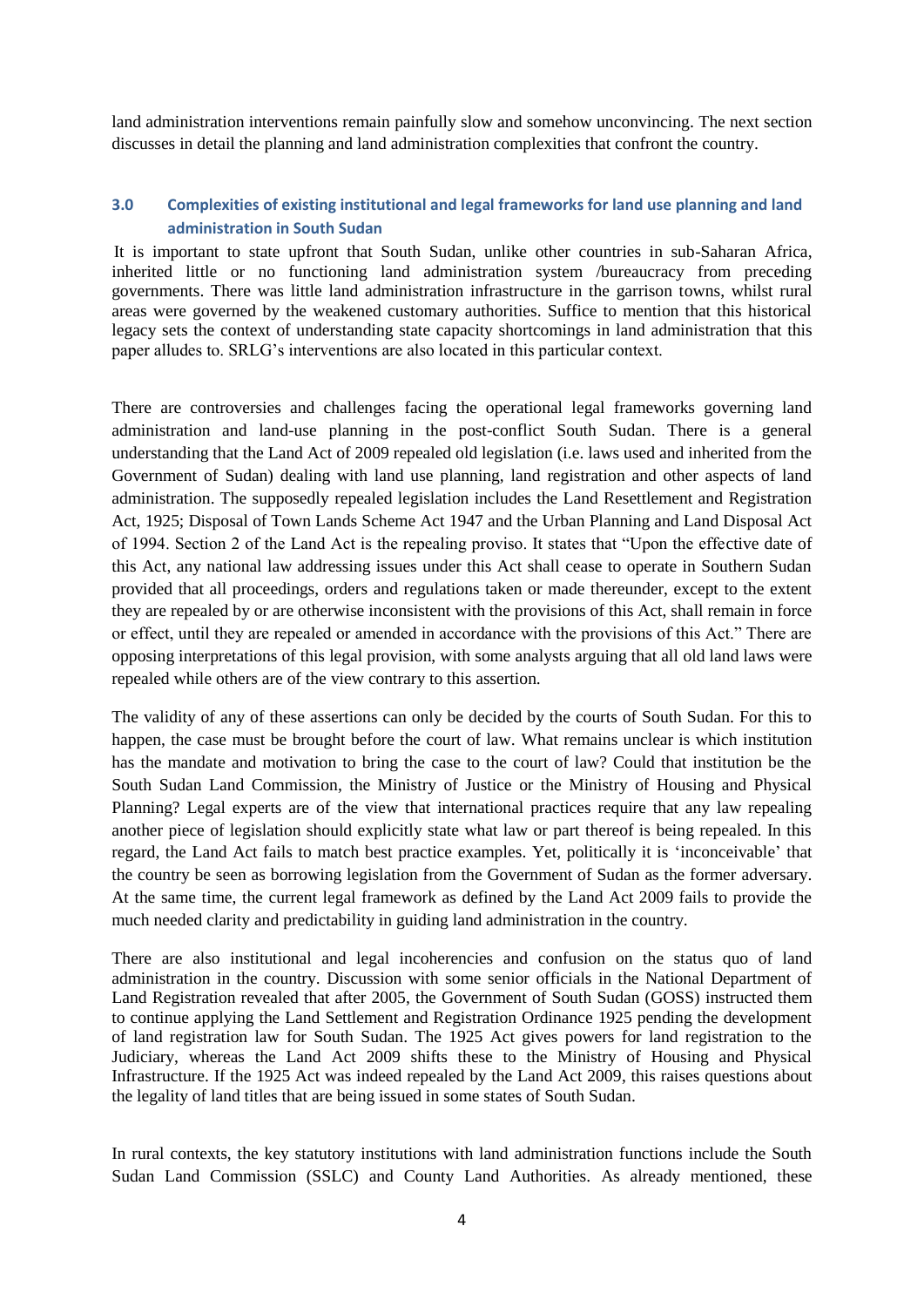institutions were created following the signing of the CPA in 2005. The South Sudan Land Commission came into being following the Presidential Decree No.52/2006. The basis for its establishment is enshrined in the CPA signed between the Government of Sudan and the Sudan People"s Liberation Movement. The legal framework that provided for its establishment is outlined in the Interim Constitution of Southern Sudan 2005. The SSLC became a legal entity as from June  $27<sup>th</sup>$ 2006, with autonomous powers and a clearly defined mandate. Thus, it was set-up as an independent body, with a broad mandate that covers three main areas namely arbitration of land claims and assessment of appropriate compensation where applicable, coordination of GOSS land policies and undertaking studies on land use practices in areas where natural resource exploitation is taking place. It is prescribed in the Interim Constitution that the SSLC should be representative of all levels of government in South Sudan.

At its peak, SSLC had only two technical staff, from a possible complement of ten (USAID Sudan Property Rights Program 2010). Although the two technical staff members were hired at the Director level, they were degraded following a review of appointments by the Public Service Commission. The possibility of filling in the vacant posts in the immediate future remains remote given that the Public Service Commission has frozen the filling of such posts owing to budget constraints. Past attempts at filling-in the posts were not successful for reasons associated with lack of qualified staff to occupy the positions. Thus, while at different times interviews were held for the posts and candidates recommended to take up these, the Public Service Commission rejected their candidature. This was on account that the candidates did not meet the regulations of the Public Service Commission to enter government service at the Director level. In fact, applicants were largely fresh graduates from the University, and these could only enter government at lower levels (ibid).

The Chairperson of SSLC is appointed by the President of the, and as an institution, SSLC is accountable to the President (through the Minister of Presidential Affairs). Practically, SSLC is detached from most of the state land institutions at the national and state level. The technical linkage and point of interface between the SSLC and key land institutions like the Ministry of Housing and Physical Planning (national level) and the Ministry of Physical Infrastructure (state level) is largely non-existing.

Section 44 of the Land Act 2009 provides for the establishment of County Land Authorities which in essence are an extension of Local Government Councils. Among other responsibilities, County Land Authorities are responsible for land allocation and registration. There is inconsistency though with Section 91 of the Local Government Act which stipulates that "every Local Government Council shall establish a land committee or authorities..." The 'assumption' is that this converges into one institution, the County Land Authority. Land use and planning provisions in the Local Government Act are limited to the responsibilities of state and local government. The Local Government Act confers local government councils with responsibility for town and rural planning and concurrent powers with the state over urban development and planning. The Act also requires that states in consultation with Local Government Councils produce Land Use Master Plans. It is clear that the current legal framework provides local government with almost exclusive responsibility for land use planning and management but provides no legislative guidance for doing so. In real terms, County Land Authorities have not yet been established, while the South Sudan Land Commission remains incapacitated to effectively discharge its functions. In essence, there is a vacuum in terms of the institutional and legal frameworks for land use planning and land administration in rural contexts. Against this background, the Sudan Rural Land Governance Project responds to the challenges through creative pilot interventions which are expected to inform and guide national and state level processes that seek to address the land administration and land use planning logjam.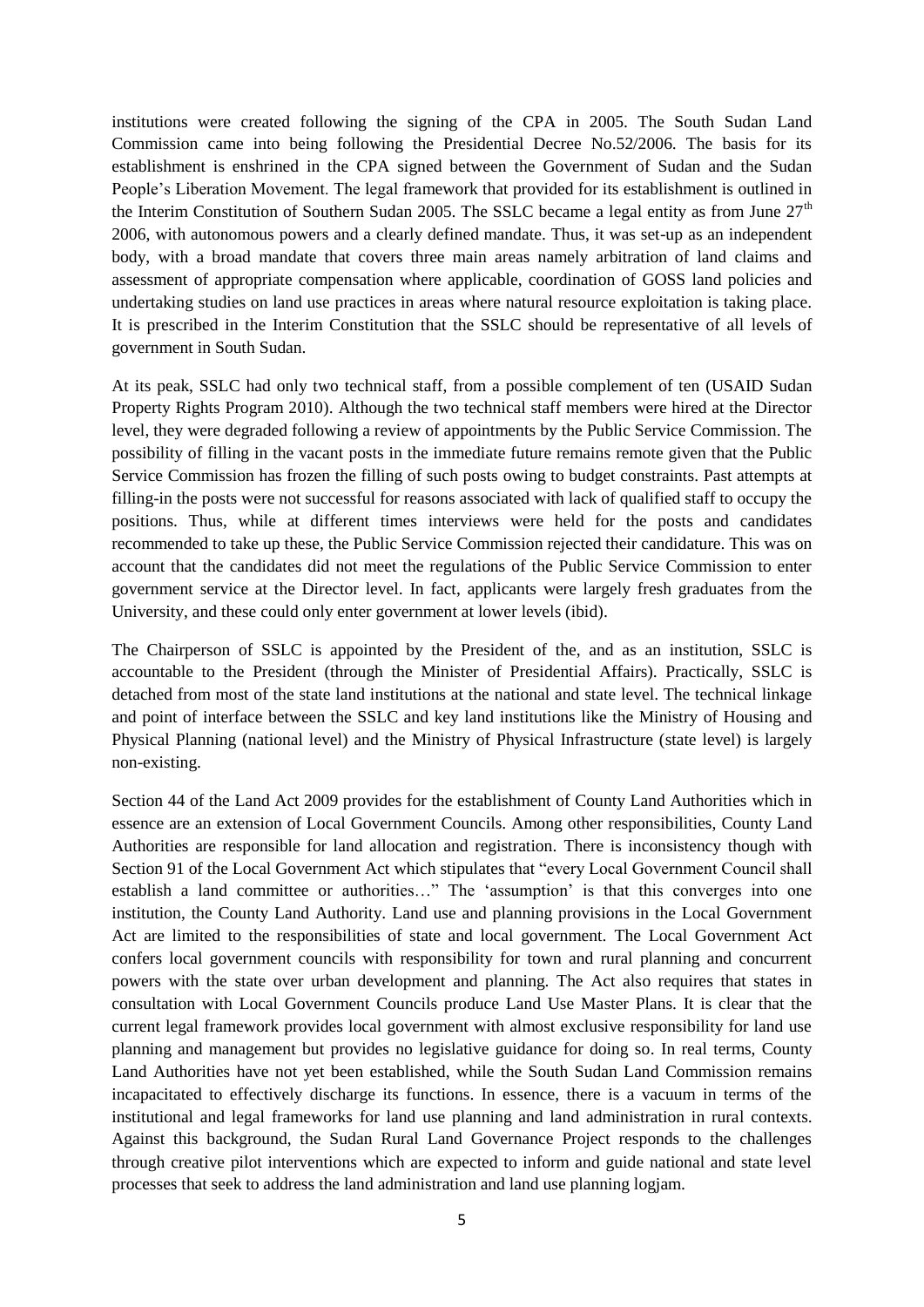# **4.0 South Sudan Rural Land Governance Project: responding to the institutional and legal complexities**

Initially, the Sudan Land and Property Rights Programme, the predecessor to the Sudan Rural Land Governance Program worked with the newly created South Sudan Land Commission to develop the Draft National Land Policy. Through the provision of technical and financial support, SPRP provided guidance and leadership to SSLC to develop the Draft National Land Policy. The current South Sudan Rural Land Governance Project was put in place as a response to issues and challenges emerging from the preceding project.

# **4.1 Building the Capacity of Land Administration: working with the South Sudan Land Commission**

The constraints and other operational challenges faced by the South Sudan Land Commission have already been alluded to. SRLG has assisted in building the capacity of the organization in various ways. These include, among other things, secondment of staff to participate in SRLG land administration functions, technical assistance in the development of the organization"s strategic plan, partnering in the development of the Draft National Land Policy and assisting in the review of the Land Act 2009.

Among other things, the predecessor to the Sudan Rural Land Governance Program, facilitated the review of SSLC internal processes and procedures as a way of identifying its capacity constraints. In this regard, SPRP reviewed SSLC"s filing system, actioning of correspondences, holding of staff meetings, development of work-plans, writing monthly reports etc. The organization"s function as a land information repository centre was also reviewed. Through the review, it was established that documentation of information on the development of the Land Act and the Draft Land Policy was largely incomplete, confirming lack of efforts towards building the institutional memory of the organization. Important documentation, including the Land Act 2009, was not readily available from the organization or any government ministry, but instead was being distributed by NGOs. Appropriate recommendations were made to rectify the identified challenges. As a follow-up, SSLC was assisted to develop the organization"s Strategic Plan. This was particularly important in crystallizing the organization"s mandate into clear programs of action.

With the support of USAID, the South Sudan Land Commission (SSLC) initiated the process of land policy development in 2006. An elaborate participatory process resulted in consultation workshops being held between June 2009 & March 2010 in all the ten states of South Sudan. Participants included state line ministries working on land, county commissioners, traditional authorities, women and youth groups, NGOs, faith based organizations etc. The Draft National Land Policy was presented to the Ministry of Justice in February 2011. It took a year before it was realised that it was submitted to the "wrong place," only to be resubmitted to the Office of the President in February 2012. Even after that, the process remained sluggish, with signs of movement starting to show in early 2013. Important recommendations embedded in the Draft Land Policy include the development of appropriate legislation on planning and land administration, establishing a firm foundation for developing secure property rights and establishing and capacitating land administration institutions. The approval of the policy is not only long overdue, but is costing the country in terms of lost development opportunities. Based on informal discussions, it can only be speculated that the policy, as already argued, has been trapped in the "politics of affection."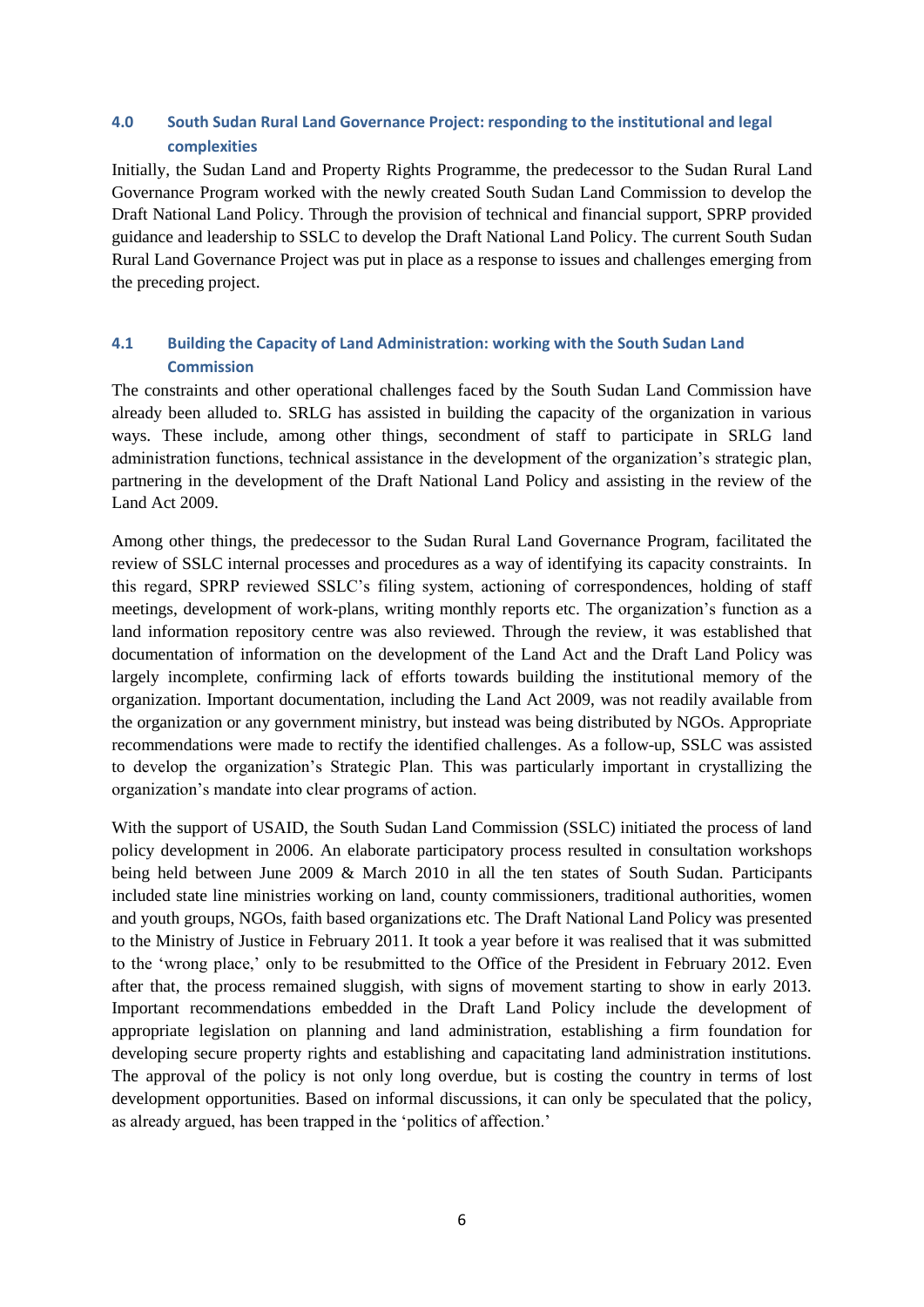#### **4.2 Institutional Development: operationalization of County Land Authorities**

Given the absence of operative state level land laws in both Jonglei and Western Equatoria, the project supported both state governments in drafting regulations for operationalizing state and county land authorities. County Land Authorities (CLAs) are institutions that are conceived to bridge customary and statutory land management. Among other functions, they are expected to facilitate access to land by investors and better manage resource conflicts at county and community levels. In Jonglei State the drafting process culminated in a public consultation workshop that provided stakeholders with a forum to vet procedures, organization, and structure of a CLA for Bor County. A similar consultative workshop was held in Yambio, Western Equatoria State to review guidelines for the establishment of a CLA for Yambio County and to propose a program of action for piloting the CLA.

The implementation of new structures is always challenging, especially in a context where provisions of national legislation concerning land authorities at county level are yet to be harmonized. To ensure that the CLAs can be effective, SRLG is building permanent office space at the county level, and providing office furniture and equipment. SRLG will step up the capacity building process for the land administration authorities by rolling out the training programs on various topics ranging from management planning, budgeting, and ethics to land policy, legal reform, land use planning and land administration.

In addition to the operationalization of CLAs, SRLG has provided space for the formation of the State Working Groups in the pilot States of Western Equatoria and Jonglei. Although the State Working Groups have no legal standing, the amalgamation of line-ministries working on land has proved to be important in galvanizing state support in SRLG"s land use planning and land administration activities. As part of the strategy of developing the capacities of members of the State Working Group, SRLG regularly provides training in planning and land administration. Such interventions are intended to enhance the capacities of sector ministries "in legal reform and land administration based on responsibilities prescribed by the Land Act 2009 and Local Government Act 2009."

### **4.3 Bottom-up Land Use Planning**

Among other things, SRLG is tasked to develop a land use plan for the Bahr el Jebel floodplain area, commonly referred to as the Sudd. Derived from the Arabic term "sadd", meaning "block," the Sudd (barrier) represent one of the largest wetland areas in the world and is located along the White Nile in South Sudan. The main deliverable for SRLG is a completed land use map and agreed rules governing access and use of the Sudd. The entire Bor County constitute the project area, a region where there is intense competition over access to shared grazing, water points and fishing resources. The Sudd is an important natural ecosystem that sustains fishing and pastoral-based livelihoods, high livestock numbers, and diverse wildlife. In part due to insecurity, this area has remained under wilderness, and it is clear that peace and security will foster changes in the livelihood approaches. Overlapping claims to ownership of land by ethnic communities from Bor, Terekeka, Pibor and Awerial counties are common. Missing is a framework for the shared use of common property resources such that communities from Awerial, Bor and Terekeka have a history of fighting over the Sudd. The focus of SRLG"s land use planning interventions is on developing planning systems to help resolve land use conflicts and establish a more secure environment for investment and economic development. The development and adoption of techniques and protocols for sharing natural resources, and anticipating and mitigating the occurrence of land use disputes is expected to reduce the perennial inter-ethnic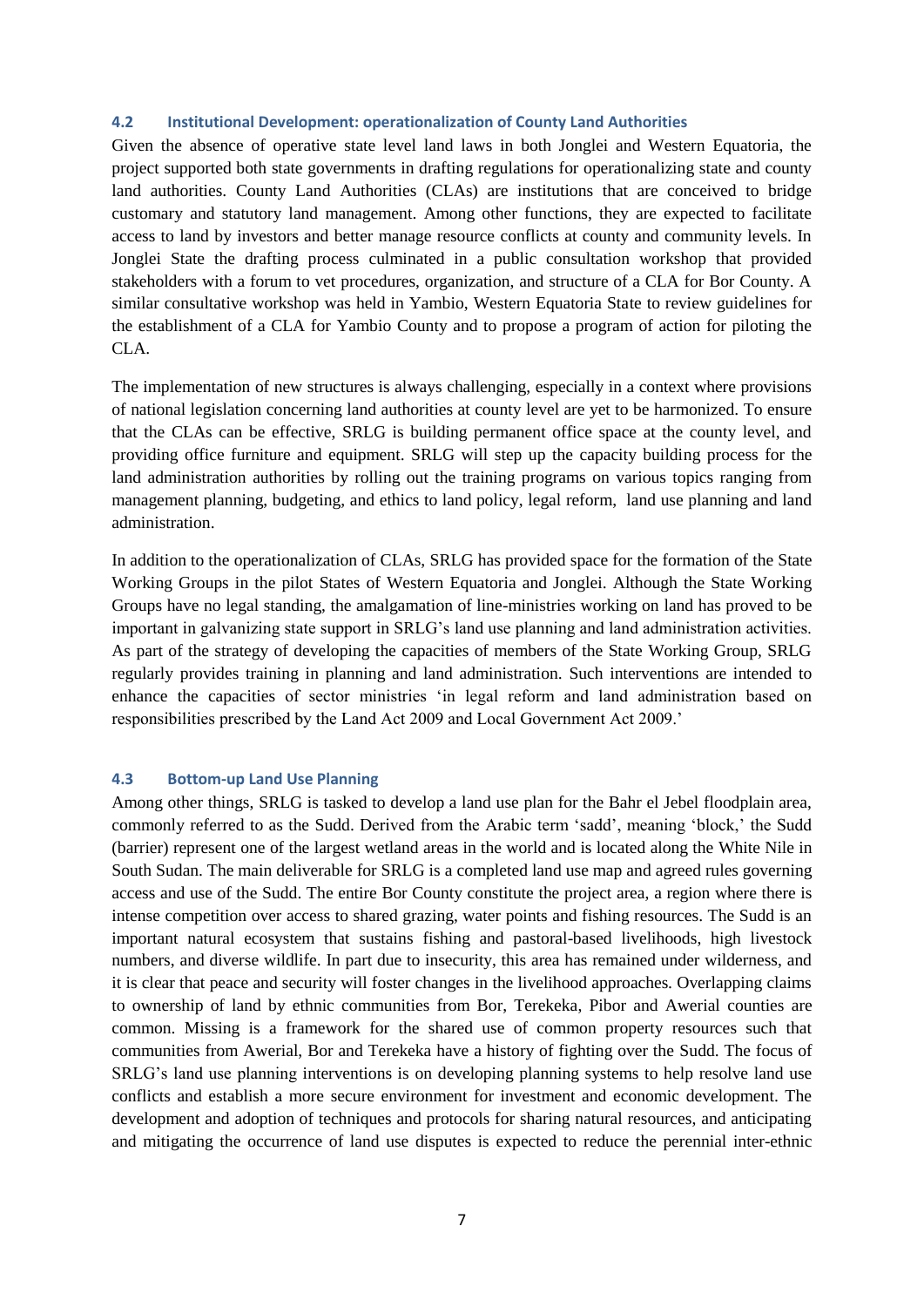tensions that have constrained the development of efficient and sustainable livestock production systems.

In the absence of clear legal, policy and institutional frameworks to guide land use planning, SRLG"s interventions has used bottom-up approaches to identify and articulate land use problems, proffer solutions and work towards implementation of identified solutions. Working with communities and their leadership, SRLG interventions have identified and sought solutions for planning problems in relation to lack of planning standards to guide development and infrastructure provision in rural contexts, cattle movements, conflicts and contestations over ownership of pastures, closure of cattle routes as a result of the expansion of Bor town, unregulated charcoal burning activities and conflicts over fishing places on the Sudd of Bor County.

Current planning practices in Bor and the wider context of South Sudan show little evidence of the application of planning standards. Noticeable in this regard is the planning of public utilities and other infrastructure without taking into consideration of the land requirements of such facilities. For instance, many of the schools in Bor County and elsewhere do not provide for sporting grounds. Further, built up infrastructure (homesteads, schools etc.) are constructed with no observation of building lines, a clear indication of the lack of development control functions. The problem is even more pronounced in Juba, the capital city, than elsewhere in the country.

In the same vein, settlements in both rural and urban situations are located too close to the Nile River, causing water pollution. There are cases where pit latrines are within 10 meters from the river. In addition to exposing human settlements to possible flooding hazards, this is strong evidence that already the Nile River is being polluted in both rural and urban situations. Accordingly, there are challenges and constraints faced by SRLG in its efforts to produce the land use plan for Bor County. In recognition of this growing problem, SRLG has produced Planning Standards for endorsement by the State Working Group and line ministries responsible for land use planning and land administration. The process towards the development of the Bor County land use plan is now guided by the said planning standards. The Draft Planning Standards are ready for presentation to the State Working Group; the expectation being that this will be adopted for use in Bor County. In the final analysis, the expectation is that such planning standards can be modified into a legal instrument at the state level, possibly converting these into "Regulations on Planning Standards."

Evident in both rural and urban contexts of South Sudan is the lack of separation of urban and rural land uses. This is typified by the sharing of physical spaces between human and livestock, a classical example being the sharing of road infrastructure by traffic and livestock. As an illustration, in Bor County, land use conflicts of this nature are discernible in Bor town and in Anyid and Kolnyang Payams along the Juba-Bor highway. In Bor town, many households still keep livestock in town, while households located far afield have claims on cattle routes which have been occupied by Bor town. The location of human settlements in some areas is such that cattle have to share use of the road with vehicles when moving to and from grazing areas. This creates conflict between traffic and livestock movement, a situation that can only get worse as the road get busier.

SRLG is proposing two possible planning responses to this problem, while communities themselves have put forward a third option. In the rural contexts, and where appropriate, SRLG is proposing that cattle tracks be created along the major roads. This will separate the two forms of conflicting land uses. In practice, this also requires the widening of the road servitudes to meet the required planning standards for roads and cattle tracks. The second response reinforces the provisions of the first. It is about putting in place land use regulations that clearly define and separate between urban and rural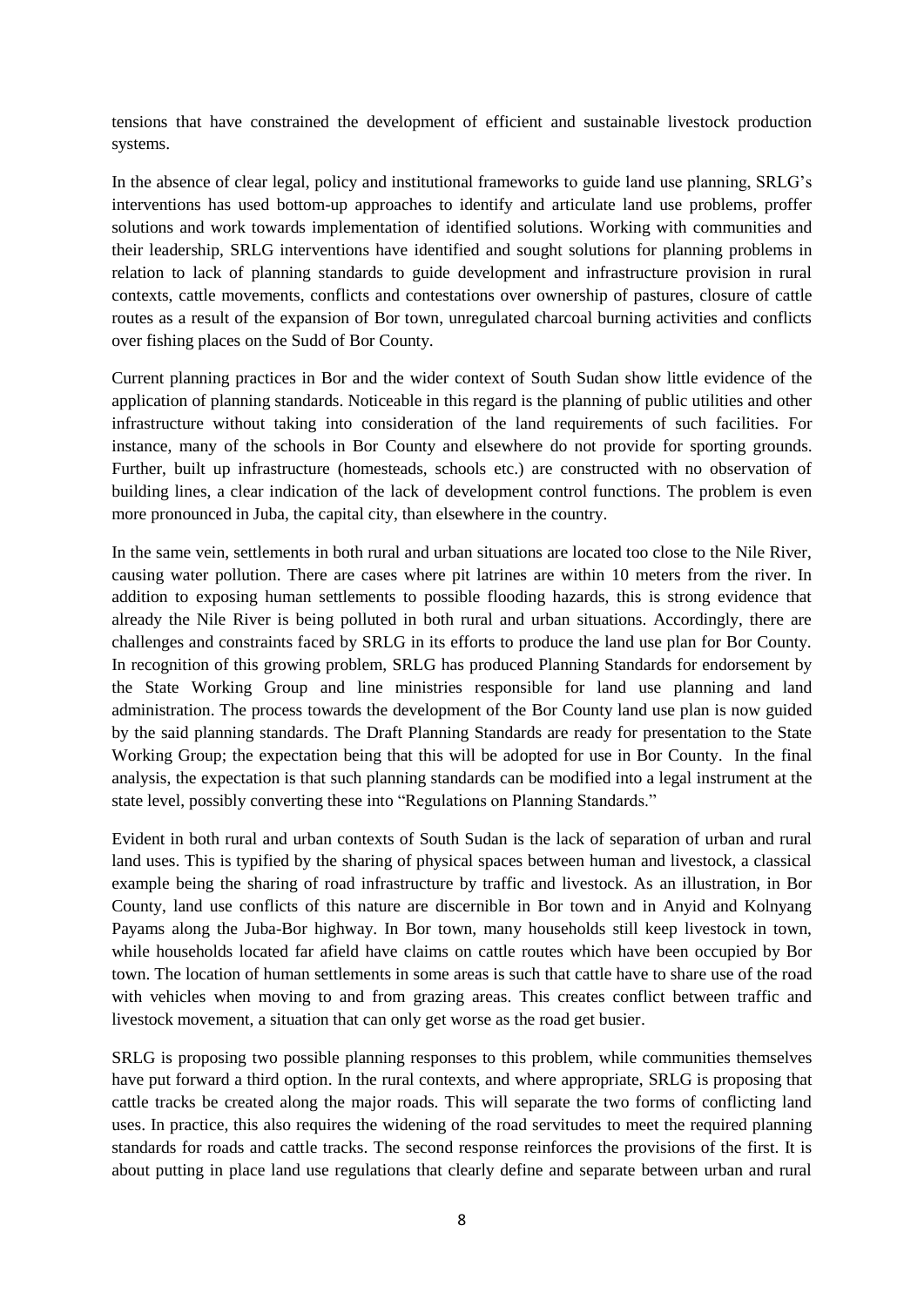land uses. The same regulations will outline distinctly the character, situations and conditions that allow for the sharing of land and other infrastructure by rural and urban land uses. Required to support such planning instruments is behaviour change by cattle herders that will see them use cattle tracks and road shoulders. However, these proposals do not seem to be very palatable with the communities who instead recommended that the road be relocated to the outskirts of human settlements. The final decision on what option to pursue rests with the State Government of Jonglei.

Field-work has confirmed the existence of settlements of fishing communities on some sections of the Sudd. For instance, Akuak Boma (the lowest administrative unit) in Baidit Payam is a firmly established settlement on the Sudd. The settlements on the Sudd can be categorised into permanent and seasonal. In permanent settlements, fishing communities reside in those areas through-out the year. Residents are on such settlements as complete families comprising children and adults. Permanent buildings have been established on the crammed open ground, while some houses are in essence located in water. Many of the households have planted fruit trees, with the size of trees confirming that such settlements have been in existence for decades. Seasonal settlements are occupied during the dry season when some fishing communities migrate from inland to the Sudd. Such settlements are characterised by abandoned huts (in the wet season), and established fruit trees. Worth noting is that the migration in the dry season of pastoralist groups to the Sudd represents another variant of the type of seasonal settlements that exist.

The situation arising from the state of settlements of fishing communities in various sections of the Sudd raises multiple land use planning complexities. Planning for service provision – transport, health facilities and education etc. – is almost impossible given the kind of terrain that characterise the Sudd. Children barely access education facilities, while transport service connecting to Bor Town is largely non-existent. A pressing situation confronting fishing settlements is the management of wastes on such squash environments. Apparently, it seems as if all household waste is dumped into the flowing waters of the Nile. Inevitably, pollution of fresh water sources of the Nile has been going on for a while and is continuing. In the dry season when dry ground is available at a slightly higher scale, the Sudd can be used for burials.

## **4.4 Development of a Land Inventory in Yambio Payam**

The pilot land inventory activity targets Yambio County in the Western Equatoria State. This county is located in an area of high agricultural potential (the green belt) that is dominated by a system of mixed cropping of maize, millet, groundnuts, yams, and pineapple and fruit trees. The farms were organized into homesteads during the British colonial era. Whereas tenure security for households in Yambio Payam is not threatened as borders between farms are well-defined; smallholders are in need of an enabling framework and a land registration instrument to enhance smallholders" access to land, credit, and input markets for increased and sustainable agricultural development. In addition, land registration is seen by households as important for facilitating the growth in large-scale commercial agricultural investment in Western Equatoria. Anecdotal data has revealed that at the national level, between 2007 and 2010, some 2.64 million hectares of land have been allocated or were in the process of being allocated to private interests (Deng 2011). In Western Equatoria, 213,480 hectares have been allocated, of which 186,300 hectares are for agriculture and 27,180 hectares for forests. In Yambio County, 24,860 hectares have been allocated. The favorable rainfall conditions and the fertility of the soils in this state could attract large private investments. Smallholders need a framework that would help them obtain fair and just compensation should their land be acquired by big investors and hence SRLG"s land inventory intervention.

South Sudan inherited no functioning system of land registration in rural areas from the pre-CPA period. To this end, SRLG is piloting a simplified form of land registration through the development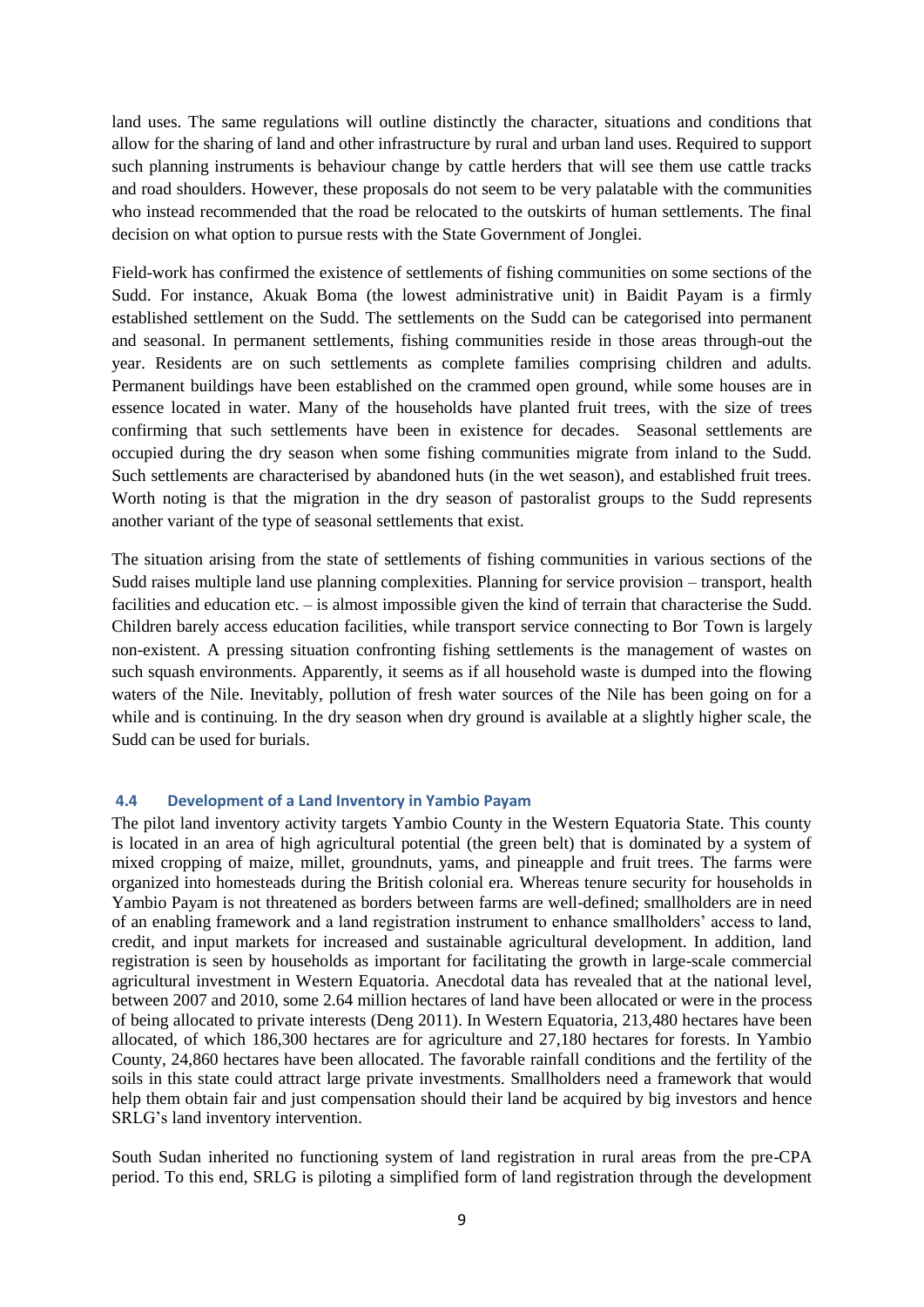of a land inventory for Yambio Payam. To reiterate, the Land Act of 2009 provides no land survey and land registration procedures and regulations. As such, the pilot land inventory reverts to the use of procedures of the Land Settlement and Registration Act, 1925; which, as argued, is a "repealed" legislation. The land inventory is a register of land parcels showing owner of the land, parcel dimensions and size, existing rights and parcel boundaries. There are two important steps involved in developing the land inventory. The first is the formation of boundary committees made up of respected and trusted villagers, government officials from Payam and County Administration, and representatives of women and youths. The second step involves the boundary committee, SRLG field team and neighbours walking the boundary of every parcel and recording Global Positioning (GPS) readings. The boundary committee is expected to verify and adjudicate rights pertaining to each parcel of land, capturing owner, land use and other attributes. It is anticipated that during boundary demarcation disagreements may arise over boundaries or claims to land. Such disputes will initially be adjudicated by the boundary committee. If unresolved, the disputes will be referred to the appropriate traditional authority or to other alternative dispute resolution mechanisms. Kept at the County Office, the land inventory will be integrated with those used in the regular land administration system and linked to the register in the Ministry of Physical Infrastructure. Any changes to the records will require approval by both the County Land Authority and the Ministry before they can be effected.

### **5.0 Discussion on innovations and lessons for Planning and Land Administration**

The central argument in this paper is that the new South Sudan has mal-functioning planning and land administration systems. There are structural weaknesses in the institutions, laws, policies and supporting documentation in the form of maps. The little that exists on planning and land administration procedures is poorly understood by the skeleton staff manning line ministries. Thus for instance, there is largely no documentation on current practices relating to planning and land registration. In the face of this, interventions in planning and land administration have to find creative methods of dealing with the situation on the ground. Whilst state institutions are thinly staffed, SSLC and state ministries have been able to second their staff to the Sudan Rural Land Governance Project for 'in-house' training on land administration issues. Realising that little existed at the national, state and county levels, SRLG"s pilot interventions started working from the bottom (community) upwards. It is in the process of finalising legal briefs on land use planning, land conflicts, and land and investment. These outputs will feed into national and state level responses to the country"s land use planning and land administration challenges. Further, appropriate planning and land administration instruments, particularly regulations on planning standards, land uses and land registration will be developed based on the experiences of the pilot interventions.

Upon realising the absence of planning and land administration legislation and tools, SRLG had to be innovative in the execution of its interventions. Initially, SRLG sought to understand current practices in the area of land-use planning and land administration at the state level and below. SRLG convened a workshop under the theme: "Changing Paradigms for rural/urban land-use planning." The Workshop brought together top government officials from Ministries of Physical Infrastructure at national and state levels. All ten States of South Sudan were represented mostly at the Director General level. In response to the question on what legislative framework guided their land use planning and land administration work, individual states indicated that they reverted to old legislation to support their functions as and when necessary. A similar approach was then adopted in the execution of the land inventory interventions. In land use planning, the strategy is that the completed land use map will be given a legal status through the issuing of a Decree by the Governor of the State of Jonglei at the appropriate time.

A common problem faced by both land use planning and land inventory interventions is the nonavailability of maps in the country. The few maps that exist often have contested boundary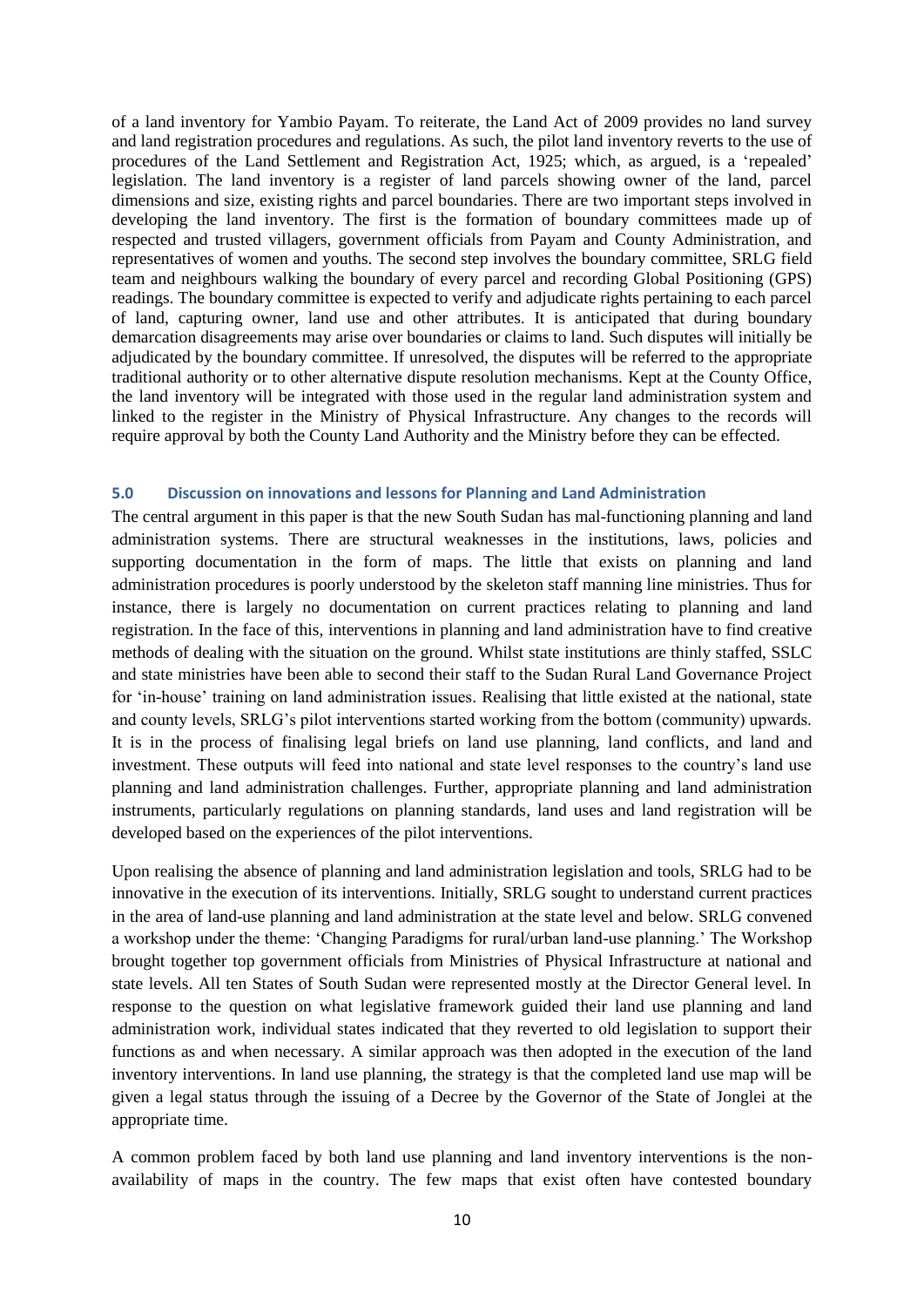demarcations at the county and payam levels, with few showing the boma (equivalent of village) administrative units. In response to that, the land inventory intervention did an archival search for historic maps that were produced long back during the colonial period that ended in 1956. Such maps represent the only known comprehensive land surveys done for the area but were not available locally. The perception within government ministries was that these maps had either been lost, destroyed or stored in Sudan"s capital Khartoum, where they could not be accessed by the South Sudanese Government. A visit to the Map & Imagery Library (MIL) at the University of California, Santa Barbara revealed through archival searches that a series of maps at a scale of 1:250,000 covering some sections of southern Sudan, dating from 1930–51, existed. These maps were photographed with a standard digital camera and were posted to South Sudan.

The rural land plot demarcations, understood to be the original plot demarcation for colonial cotton farming in Yambio, are the only known evidence of a cadastre type system for the area. As such, the historic maps are particularly important for the SRLG land inventory interventions. The relevance and application of the maps was confirmed in a participatory mapping exercise within Bodo Boma where community members walked through property boundaries, taking GPS readings using an (iPad). The tracked boundaries revealed strong spatial correlation with the demarcations on the historic maps, confirming the authenticity of the maps. The historic maps are therefore a primary source of information for reconstructing the land inventory for Yambio Payam and hence their use in conjunction with modern survey tools.

Whilst the digitized land demarcations show a significant correlation to what is visible on the satellite images (Spot and Google Earth), challenges remain. For instance, due to advances in survey techniques since 1952 there are some mismatches that cannot be resolved with a direct conversion of the data. This calls for a very flexible approach when using the data, using it as an indication of the location of the lines and not an exact. However, combined with community mapping data and what is visible on the satellite image, a satisfactory result is anticipated. Another additional problem with the historic maps are that they only cover  $\frac{3}{4}$  of the Yambio Payam, with no data for Boda Boma. Instead, community mapping in these areas is expected to fill-in the gap.

In land use planning, SRLG produced its own base maps. The few maps that exist are not available at the right scale, while many have boundary demarcations that communities dispute. The use of such maps could escalate the conflicts. Whilst the payam remains the planning unit, SRLG base maps avoid the use of line boundaries where they are contested, showing instead "shaded blocks." In response to the lack of literature to guide land use planning, SRLG compensated for this by emphasizing the use of Indigenous Knowledge System (IKS) in informing the planning process, particularly the zoning of land uses. Local communities possess special knowledge on "physical/planning spaces" with pastures of high nutritional value and fishing places managed through traditional methods. In the same manner, communities have expert knowledge on the location of cattle routes and cattle camps they have used over the years. Some of these are at the centre of conflicts between neighbouring communities. Accordingly, the role of communities and the application of IKS has entrenched public participation in land use planning.

There are challenges anticipated in the land use planning intervention as well. For instance, the application of planning standards and other planning tools like buffer zones will inevitably result in the displacement of a significant number of households. With insecurity being a major problem in Jonglein State as a whole, settlements tend to be concentrated along major roads and the White Nile. A strict application of planning standards (for instance road servitudes), buffer zones along the river and general development control in rural contexts is expected to be an unpopular option with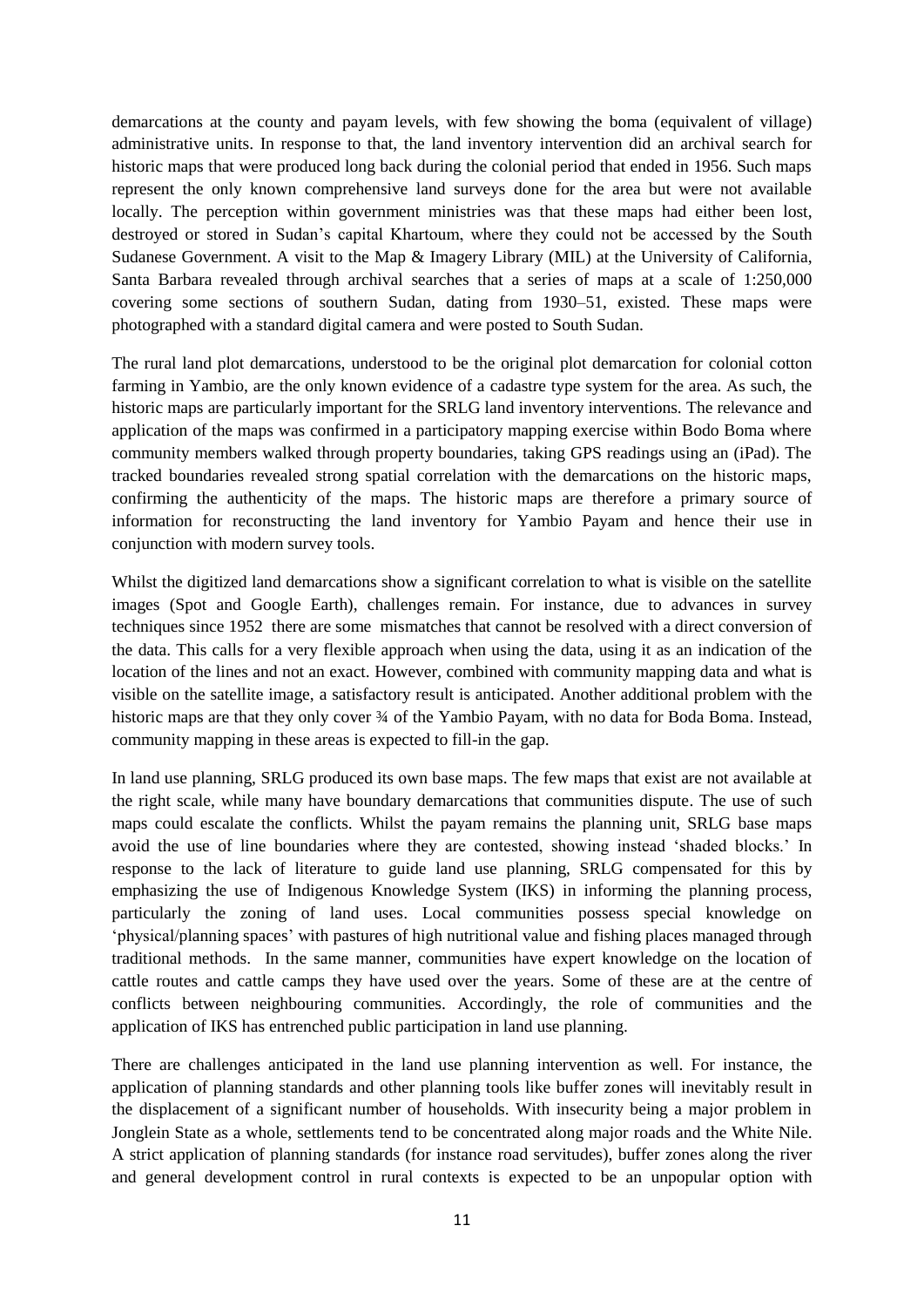communities. Further, any relocation of fishing communities who have lived on the Sudd for decades is likely going to face political and social resistance. SRLG has put up proposals for dealing with the problem, including freezing of new settlements and proposals for rules that regulate the disposal of human wastes, including the banning of burials on the Sudd.

In order to improve on effectiveness and the facilitation of replications, relevant interventions in planning and land administration may need to put emphasis on piloting demonstration models. For instance, the country needs a reference point on what constitutes a properly planned settlement. In the same vein, pastoral communities need exposure to planned grazing arrangements. Clearly, the site specific actions of SRLG activities in Yambio (land registration) and Bor (land use planning) are good examples of demonstration models in the relevant fields. The main challenge is to scale up such interventions to a level where each of the ten states can be having its own pilot project to learn from.

The discussion in this paper has shown that there are challenges relating to land use planning and land administration in South Sudan. These are located in a particular context where the state is constrained by, among other issues, a legal void in land use planning and land administration frameworks, weak institutions and inexperienced staff in planning and land administration. Experiences from SRLG interventions reveal that many of these challenges are a reflection of the shortcomings of the state at the higher level. For instance, there are visible traces on the use of social relations of kinship, ethnicity and patronage (Chabal, P and Jean-Pascal 2003) to determine government operations. That the Draft National Land Policy was kept "*in limbo'* for more than two years is clear evidence on the lack of application of impersonal relations in decision making. Yet, the approval of the policy would pave the way for, inter alia, concerted efforts towards addressing land use planning and land administration challenges that the country faces. For instance, there are proposals for enacting new legislation on Town and Country Planning, Land Surveying, Land Registration, Land Information and Communal Land; all of which will constitute the pillar of planning and land administration law for the country. Whilst the major conflict with the Government of Sudan has subsided, internal rivalry and contradictions remains a challenge (Schomerus and Allen; 2010). The lack of cohesiveness in the operation of respective government agencies working on land issues and the lack of urgency in decision making are a cause of concern. Visible is the lack of cohesive working relationships between the South Sudan Land Commission and the Ministry of Housing and Physical Infrastructure. The existence of a strong state required for the development of post conflict states (Leftwich 1994) is not evident. However, recent evidence is showing some movement towards the approval of the Draft National Land Policy. For instance, the draft policy has passed through two important stages in less than two weeks, something that could not be achieved in a period of two years.

## **6.0 Concluding Remarks**

Among other interventions, the Sudan Rural Land Governance Project is making "remarkable" progress in building the country"s land use planning and land administration infrastructure. However, the bottom line is, these remain pilot interventions. It is upto national and state governments of South Sudan, with the support of international agencies, to build on the momentum and experiences of such interventions. The country urgently requires adequate legal and institutional frameworks for land use planning and land administration. The approval of the Draft National Land Policy remains overdue and it is the responsibility of the state to prioritise its approval. Outputs of the Sudan Rural Land Governance Project in the form of a pilot land inventory, land use plan and various forms of documentation constitute important building blocks for the development of an appropriate legal and institutional framework for land use planning and administration.